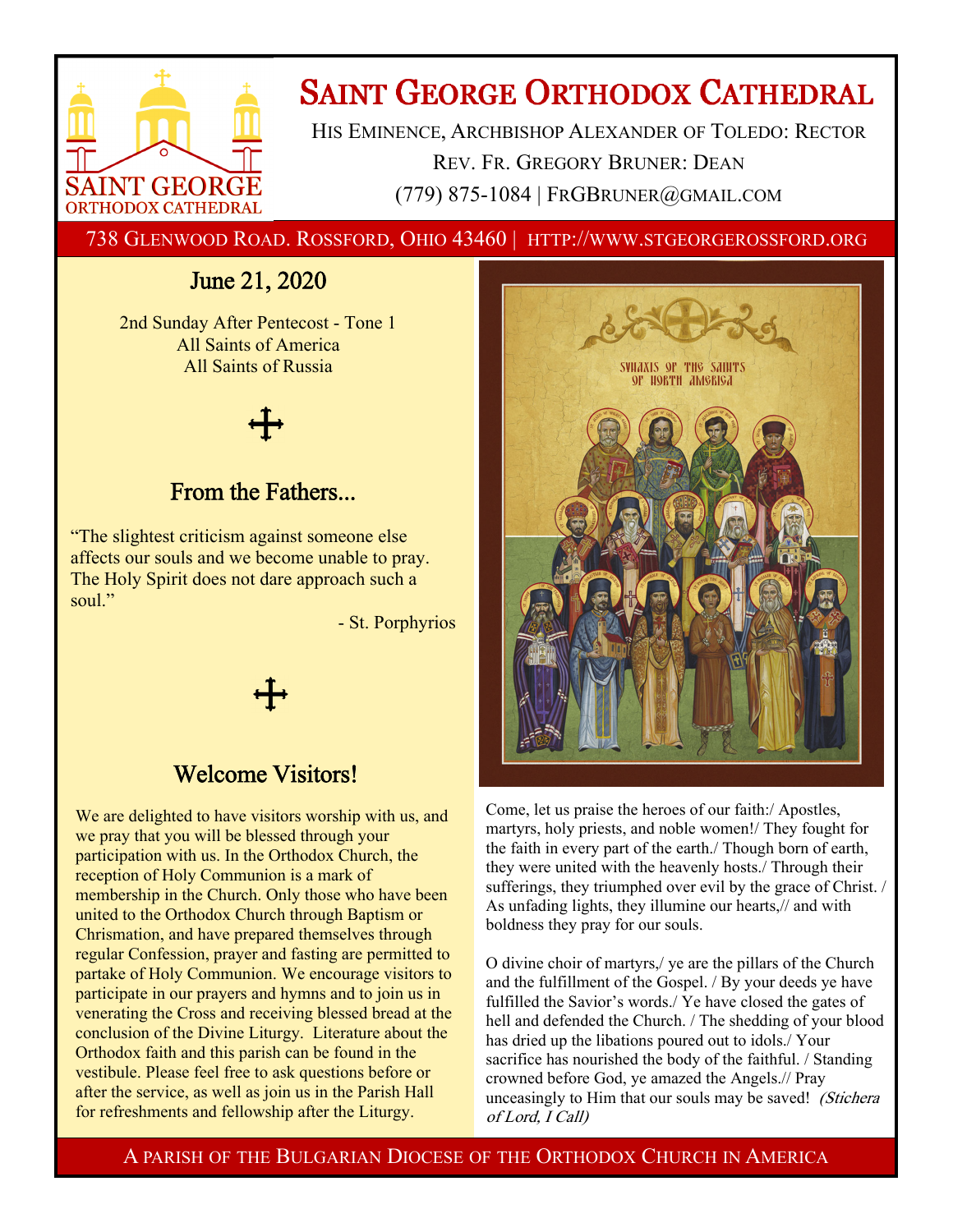## TODAY'S WORSHIP - HYMNS AND SCRIPTURE READINGS

## Resurrection Troparion in Tone 1

When the stone had been sealed by the Jews,/ while the soldiers were guarding Thy most pure body,/ Thou didst rise on the third day, O Savior,/ granting life to the world./ The powers of heaven therefore cried to Thee, O Giver of Life:/ "Glory to Thy Resurrection, O Christ!/ Glory to Thy Kingdom!// Glory to Thy dispensation, O thou who lovest of mankind!"

## All Saints of America Troparion in Tone 8

As the bountiful harvest of Thy sowing of salvation,/ the lands of North America offer to Thee, O Lord, all the saints who have shone in them./ By their prayers keep the Church and our land in abiding peace/ through the Theotokos, O most Merciful One!

## Resurrection Kontakion in Tone 1

As God, Thou didst rise from the tomb in glory,/ raising the world with Thyself./ Human nature praises Thee as God, for death has vanished./ Adam exults, O Master!/ Eve rejoices, for she is freed from bondage and cries to Thee:// "Thou art the Giver of Resurrection to all, O Christ!"

## Epistle: Romans 2:10-16

but glory, honor, and peace to everyone who works what is good, to the Jew first and also to the Greek. For there is no partiality with God. For as many as have sinned without law will also perish without law, and as many as have sinned in the law will be judged by the law (for not the hearers of the law are just in the sight of God, but the doers of the law will be justified; for when Gentiles, who do not have the law, by nature do the things in the law, these, although not having the law, are a law to themselves, who show the work of the law written in their hearts, their conscience also bearing witness, and between themselves their thoughts accusing or else excusing them) in the day when God will judge the secrets of men by Jesus Christ, according to my gospel.

Glory to the Father and to the Son and to the Holy Spirit.

#### All Saints of America Kontakion in Tone 3

Today the choir of Saints who were pleasing to God in the lands of North America/ now stands before us in the Church and invisibly prays to God for us./ With them the Angels glorify Him,/ and all the Saints of the Church of Christ keep festival with them; // and together they all pray for us to the Pre-eternal God.

Now and ever and unto ages of ages. Amen.

#### Steadfast Protectress of Christians in Tone 6

Steadfast Protectress of Christians,/ constant advocate before the Creator;/ despise not the entreating cries of us sinners,/ but in your goodness come speedily to help us who call on you in faith./ Hasten to hear our petition and to intercede for us, O Theotokos,/ for you always protect those who honor you!

#### Gospel: Matthew 4:18-23

And Jesus, walking by the Sea of Galilee, saw two brothers, Simon called Peter, and Andrew his brother, casting a net into the sea; for they were fishermen. Then He said to them, "Follow Me, and I will make you fishers of men." They immediately left their nets and followed Him.

Going on from there, He saw two other brothers, James the son of Zebedee, and John his brother, in the boat with Zebedee their father, mending their nets. He called them, and immediately they left the boat and their father, and followed Him.

And Jesus went about all Galilee, teaching in their synagogues, preaching the gospel of the kingdom, and healing all kinds of sickness and all kinds of disease among the people.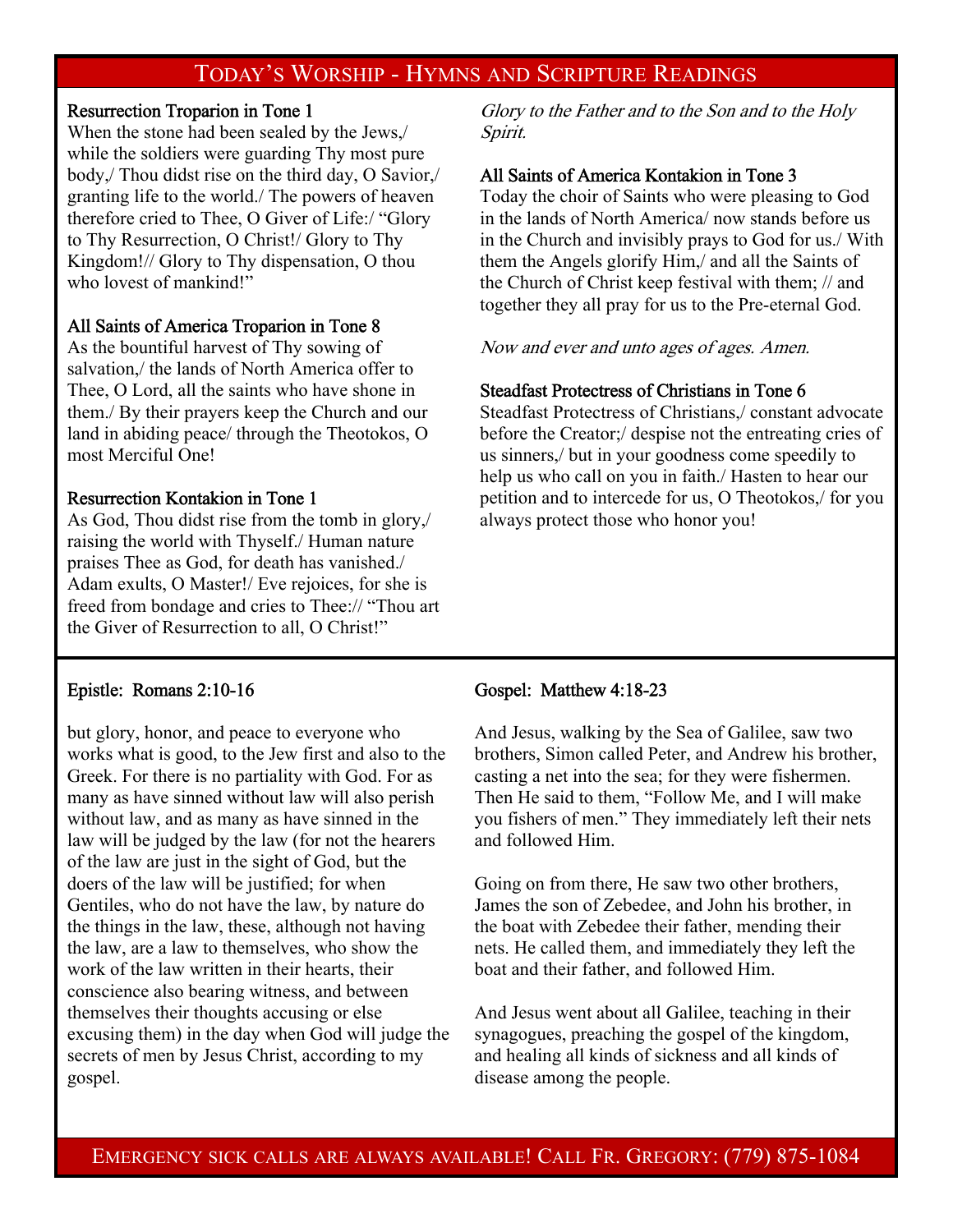## THIS WEEK AND LIFE IN CHRIST

#### Sunday, June 21st 10:00 AM Divine Liturgy (Livestream and In Person) All Saints of America All Saints of Russia

Martyr Julian of Tarsus in Cilicia Romans 2:10-16, Hebrews 11:33-12:2 Matthew 4:18-23, Matthew 4:25-5:12

#### Monday, June 22nd 7:00 PM Adult Education (Online)

Hieromartyr Eusebius, Bishop of Samosata St. Alban, Protomartyr of Britain Romans 7:1-13, Matthew 9:36-10:8

#### Tuesday, June 23rd

-

Martyr Agrippina of Rome Synaxis of the Saints of Vladimir Romans 7:14-8:2, Romans 8:2-13 Matthew 10:9-15, Matthew 10:16-22

## Wednesday, June 24th

8:00 PM Growing Young (Online) Nativity of the Holy Glorious Prophet and Baptist John Ven. Anthony, Abbot of Dymsk Romans 13:11-14:4, Luke 1:1-25, 57-68, 76, 80

#### Thursday, June 25th

 $\overline{a}$ 

-

Afterfeast of the Nativity of the Forerunner Virgin-Martyr Febronia of Nisibis Romans 8:22-27, Matthew 10:23-31

#### Friday, June 26th

St. David of Thessalonica St. John, Bishop of the Goths in the Crimea Romans 9:6-19, Matthew 10:32-36, 11:1

## Saturday, June 27th 5:00 PM Great Vespers (Livestream and In Person)

St. Sampson the Hospitable of Constantinople St. Joanna the Myrhhbearer Romans 3:28-4:3, Romans 9:18-33 Matthew 7:24-8:3, Matthew 11:2-15

## Sunday, June 28th

#### 10:00 AM Divine Liturgy (Livestream and In Person)

Translation of the Relics of Cyrus and John St. Paul the Physician, of Corinth Ven. Sergius and Herman, Wonderworkers of Valaam Romans 2:10-16, Hebrews 11:33-12:2 Matthew 4:18-23, Matthew 4:25-5:12

## Respecting the People We Teach

Saint Innocent, during his Alaskan years, served the Aleut people both



as priest and teacher. He was a powerful preacher and a compassionate spiritual father, and by his priestly work he brought thousands to baptism in the Orthodox Church.

As a teacher, Saint Innocent always based his work on a sincere respect for the local people's way of life. He studied their traditions, customs and spoken languages. Then he created an alphabet and a grammar for the Aleut language. He translated the Gospel, many prayers, the catechism and church services into Aleut, and wrote them down so they would always be available to

the people. As Orthodox Christians, the people could offer the Divine Liturgy in the languages they had always spoken.

Writing about the more recent history of Alaskan education in his "Conflicting Visions in Alaskan Education" (1997, Tlingit Readers, Inc), the state's former Poet Laureate Richard L. Dauenhauer (1942- 2014) contrasts Saint Innocent's attitude toward the Alaskan native people with that of Protestant missionaries who came in the late 1800's. These English-speaking missionaries were convinced that native languages should be eradicated, since they didn't "merit perpetuation."

Children in the missionary schools were punished for speaking in their native tongues. Their teachers believed that the exclusive use of English was a necessary component of their effort to "elevate" their students. As Dauenhauer notes, it apparently never occurred to the missionaries to practice bilingual education, as the Russians had done. The fact that the natives had a high rate of literacy and that they already were Christian believers made no difference; they were literate in the wrong language and their Christianity (Orthodoxy) was not the right kind.

Both Saint Innocent and the Protestant missionaries encountered shamans, those men who were seen as mediators between the human world and the spirit world, and who were enabled to heal sickness and solve community problems with the special knowledge they were given. Saint Innocent knew of their existence in his birthplace of Siberia.

One elderly Aleut shaman, despite no previous contact with Christians, had a good knowledge of Christian teaching that astonished Saint Innocent. Writing home for advice on dealing with this person, he was told to be humble and to remember that the Holy Spirit may go to places and people that surprise us and that we do not control.

In contrast, the Protestant missionaries almost hysterically condemned shamanism as purely evil and dangerous. One missionary wrote that the shaman's incantations should be regarded as crimes.

The Orthodox missionaries to Alaska based their approach to native languages and customs on the Book of Acts. That book records the stories of people from many cultures being accepted as Christians, and hearing the Word of God in their own languages. The men who followed its example remind us that respect based on love inspired the teachers in the first Christian Church, as well as those who taught in the churches of Alaska and other places.

## HAVE A QUESTION OR NEED TO CHAT? CALL OR EMAIL FR. GREGORY.